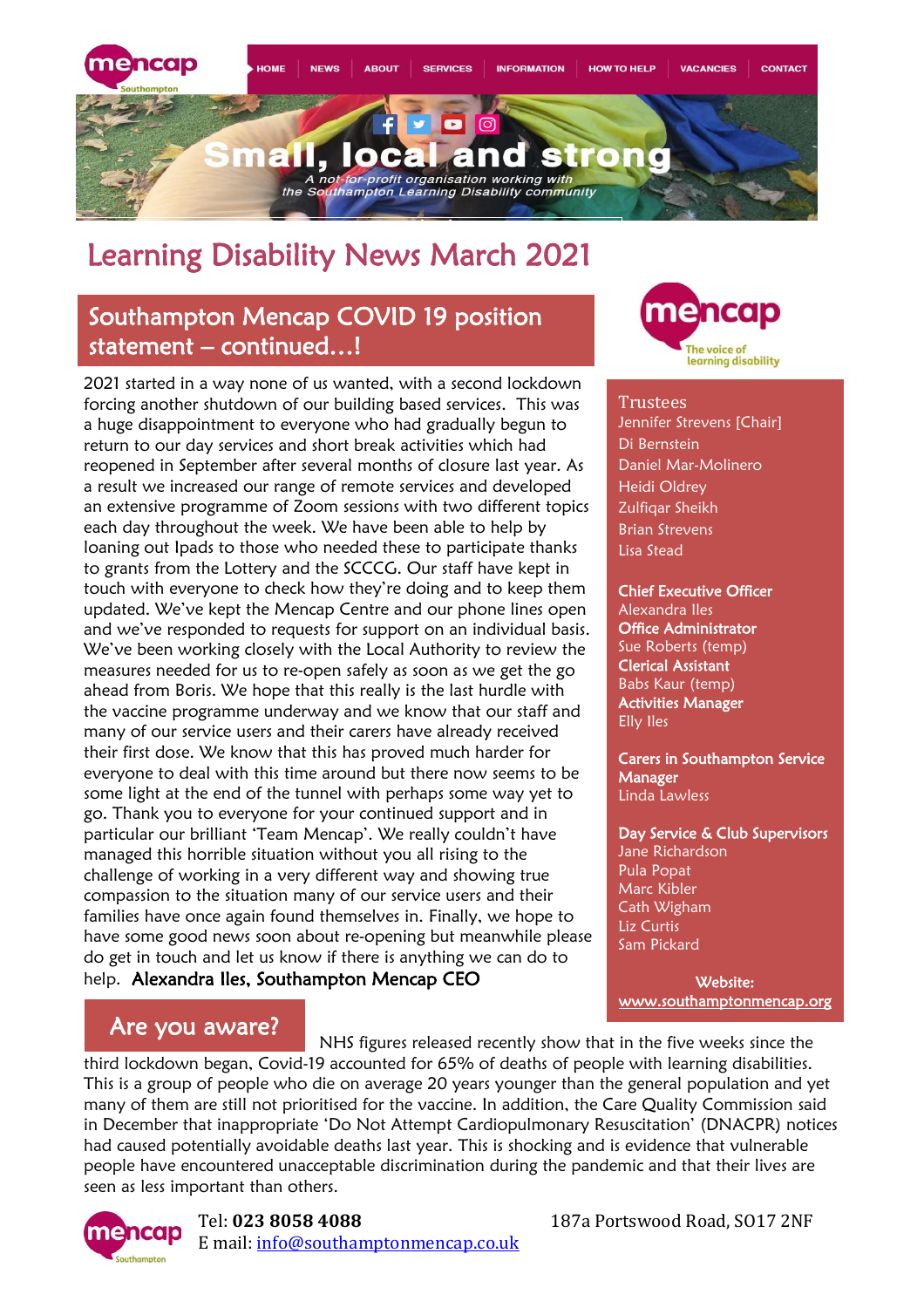

## Family (unpaid) carers provide the majority of care in our society



Those close to the elderly, the disabled and even those with severe dementia give a huge amount of support to their own cost in time and money. Until the Care Act 2014, they had received no official recognition from the state. But now senior figures and celebrities (like Rt Hon Sir Ed Davey, Kirsty Alsop and John Suchet) are starting to talk about their lives as family carers. There is talk of a question on caring in the next census. In Southampton, the city council has funded 'Carers in Southampton' to provide an information and support service for unpaid carers. It is a shame that it cut funding for SCA to provide a full day's care, transport and a cooked lunch for more than 300 older people each week, giving over six hours respite to the

family carer at a current cost of £45 per place. If we look carefully we will find someone young or old who is giving care. Take the initiative, introduce yourself and see if there is any way you can help. Revd Brian Strevens, Executive Chairman of Carers in Southampton & Mencap trustee.

## Support from Carers in Southampton (CIS) 023 8058 2387

The Carers in Southampton service is able to offer advice and guidance on a range of issues, from carers' assessments, carers' cards to emergency planning. The website is packed full of up to date and relevant information www.carersinsouthampton.co.uk

If you are confident that your GP knows you are a carer or you are in receipt of a carer's benefit you will automatically be invited very soon for the vaccine. If you are unsure and you are a primary carer who has not yet been offered or had the COVID-19 vaccine you can complete the form on the CIS website to pre-register through the service.  $w w w$ . c a r e r s i n s o u t h a m p t o n . c o . u k

## Carer COVID Vaccine – pre register as a carer to receive this



Stop Press



Well done [Radio Taxis \(Southampton\)](https://www.facebook.com/radiotaxissouthampton/?__cft__%5b0%5d=AZXWBteJmk9gVoSa1lhS5db5fczPOCW6ZcQlv2JIHvMJWX5fGkih-MChyFvXtE8efQlWTJd4JEHtihz3elB8WfvxWYbbSH2vxnp4Es-RnaGuqmt9thGo19UGQJFLTY2yG9qnaypj57axibX4D3CPNaYakbOvXnZrx6Piq1GUC8jSmgXfgrIpY3F6O8q6Buw0T0Q&__tn__=kK-R) for setting up their 'Cab and Jab' scheme [offering](https://www.facebook.com/radiotaxissouthampton/?__cft__%5b0%5d=AZXWBteJmk9gVoSa1lhS5db5fczPOCW6ZcQlv2JIHvMJWX5fGkih-MChyFvXtE8efQlWTJd4JEHtihz3elB8WfvxWYbbSH2vxnp4Es-RnaGuqmt9thGo19UGQJFLTY2yG9qnaypj57axibX4D3CPNaYakbOvXnZrx6Piq1GUC8jSmgXfgrIpY3F6O8q6Buw0T0Q&__tn__=kK-R) a free taxi to help people over 70 or in the high [risk/vulnerable](https://www.facebook.com/radiotaxissouthampton/?__cft__%5b0%5d=AZXWBteJmk9gVoSa1lhS5db5fczPOCW6ZcQlv2JIHvMJWX5fGkih-MChyFvXtE8efQlWTJd4JEHtihz3elB8WfvxWYbbSH2vxnp4Es-RnaGuqmt9thGo19UGQJFLTY2yG9qnaypj57axibX4D3CPNaYakbOvXnZrx6Piq1GUC8jSmgXfgrIpY3F6O8q6Buw0T0Q&__tn__=kK-R) category to and from COVID-19 vaccination centres in the local [Southampton](https://www.facebook.com/radiotaxissouthampton/?__cft__%5b0%5d=AZXWBteJmk9gVoSa1lhS5db5fczPOCW6ZcQlv2JIHvMJWX5fGkih-MChyFvXtE8efQlWTJd4JEHtihz3elB8WfvxWYbbSH2vxnp4Es-RnaGuqmt9thGo19UGQJFLTY2yG9qnaypj57axibX4D3CPNaYakbOvXnZrx6Piq1GUC8jSmgXfgrIpY3F6O8q6Buw0T0Q&__tn__=kK-R) area. To find out if you are eligible to use the scheme call them on [023 8066 6666](https://www.facebook.com/radiotaxissouthampton/?__cft__%5b0%5d=AZXWBteJmk9gVoSa1lhS5db5fczPOCW6ZcQlv2JIHvMJWX5fGkih-MChyFvXtE8efQlWTJd4JEHtihz3elB8WfvxWYbbSH2vxnp4Es-RnaGuqmt9thGo19UGQJFLTY2yG9qnaypj57axibX4D3CPNaYakbOvXnZrx6Piq1GUC8jSmgXfgrIpY3F6O8q6Buw0T0Q&__tn__=kK-R)

Oakley Road Vaccine Hub in Southampton is operating a non-booking clinic every day for the next 7 days only (from Wed.  $24<sup>th</sup>$  Feb) from 12:30-15:30 for eligible groups, including all carers in receipt of the carer's allowance. There could be a wait but this means you can go without an appointment accompanied by your cared for person if they haven't yet had the vaccine. Tel 023 8029 6904

learning

All people on the



disability register should now be prioritised for a Covid-19 vaccine, the joint committee on vaccination has advised the Government. This means 150,000 more people at higher risk being offered a jab more quickly in England. Well done to everyone involved in shining a light on this unacceptable situation and getting it changed through tireless campaigning and the added weight of DJ Jo Whiley's plea that people such as her sister, Frances, should be vaccinated as quickly as possible.



Tel: **023 8058 4088** 187a Portswood Road, SO17 2NF E mail: [info@southamptonmencap.co.uk](mailto:info@southamptonmencap.co.uk)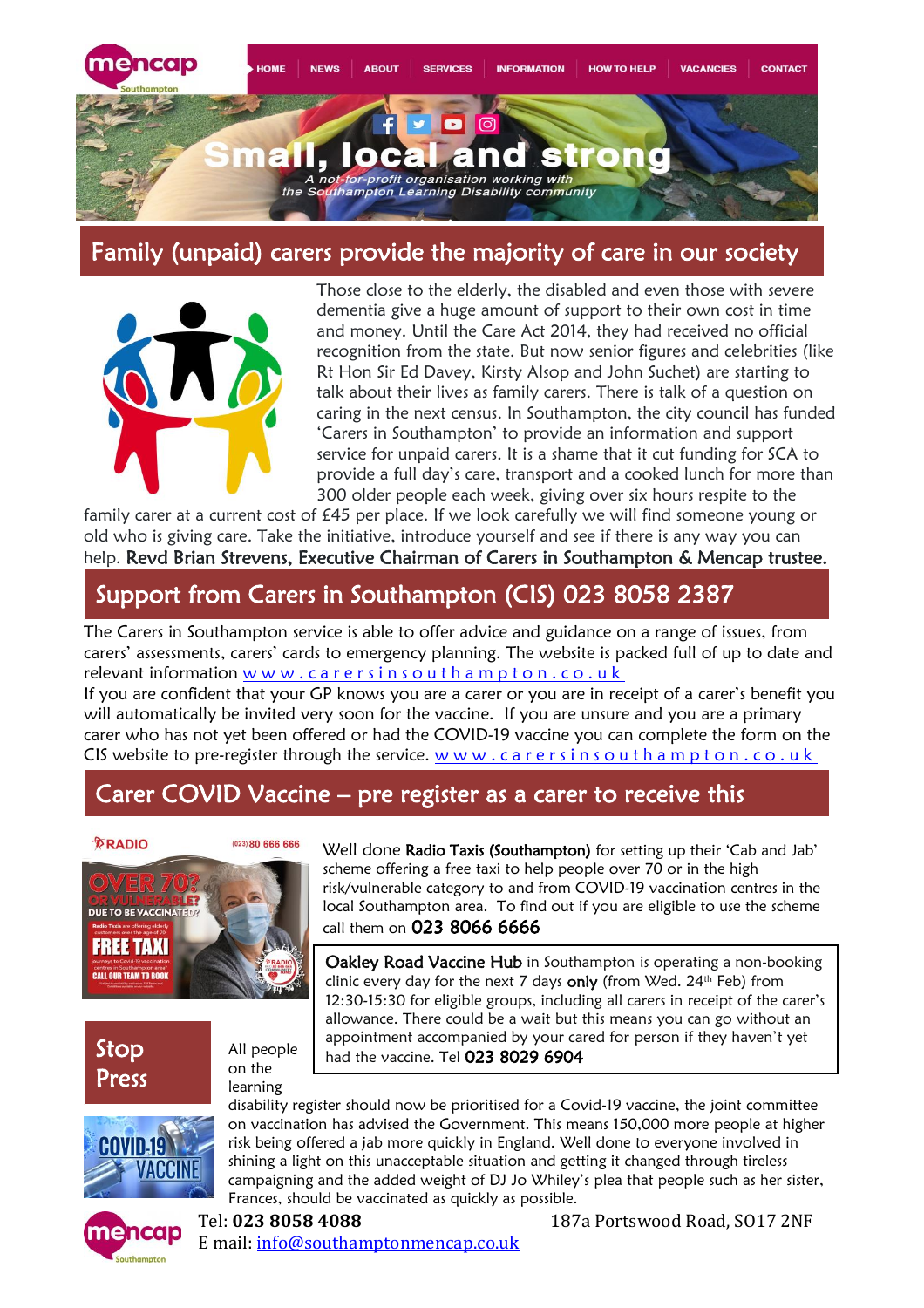

# Good News Blog

### Spring and love is in the air…

We're loving the arts and crafts being produced during our daily Zoom sessions. From hearts to flowers, it looks like you're all romantics at heart, and we love to see you expressing that in a creative way!



## The Good News Blog



### FairPlay Update

FairPlay members received their 'Spread A Little Love' Activity Pack and seeds to grow a beautiful Sunflower! We're hoping that they share their completed art work and budding Sunflowers with us!



### Southampton City Art Gallery Project

We've teamed up with Southampton City Art Gallery for a really cool Zoom-based opportunity

starting in March. Twelve lucky people who have shown particular enthusiasm in art will be starting an exciting new project with Southampton City Art Gallery. World of Watercolour will be taught over 6 Zoom sessions and we can't wait to see what amazing creations they come up with! As always we'll be sharing the artwork here so keep an eye out!



### Zoom anyone?

You've been loving our Zoom sessions so we've given you even more to choose from and to fill up your day depending on your interests! Each session regularly attracts around 15 of you so it can get fairly lively! Here's a photo showing Fiona's Egg Mug Muffin after the 'Cooking with Pula' session. Fiona loves these sessions so much she even does them in her pyjamas!